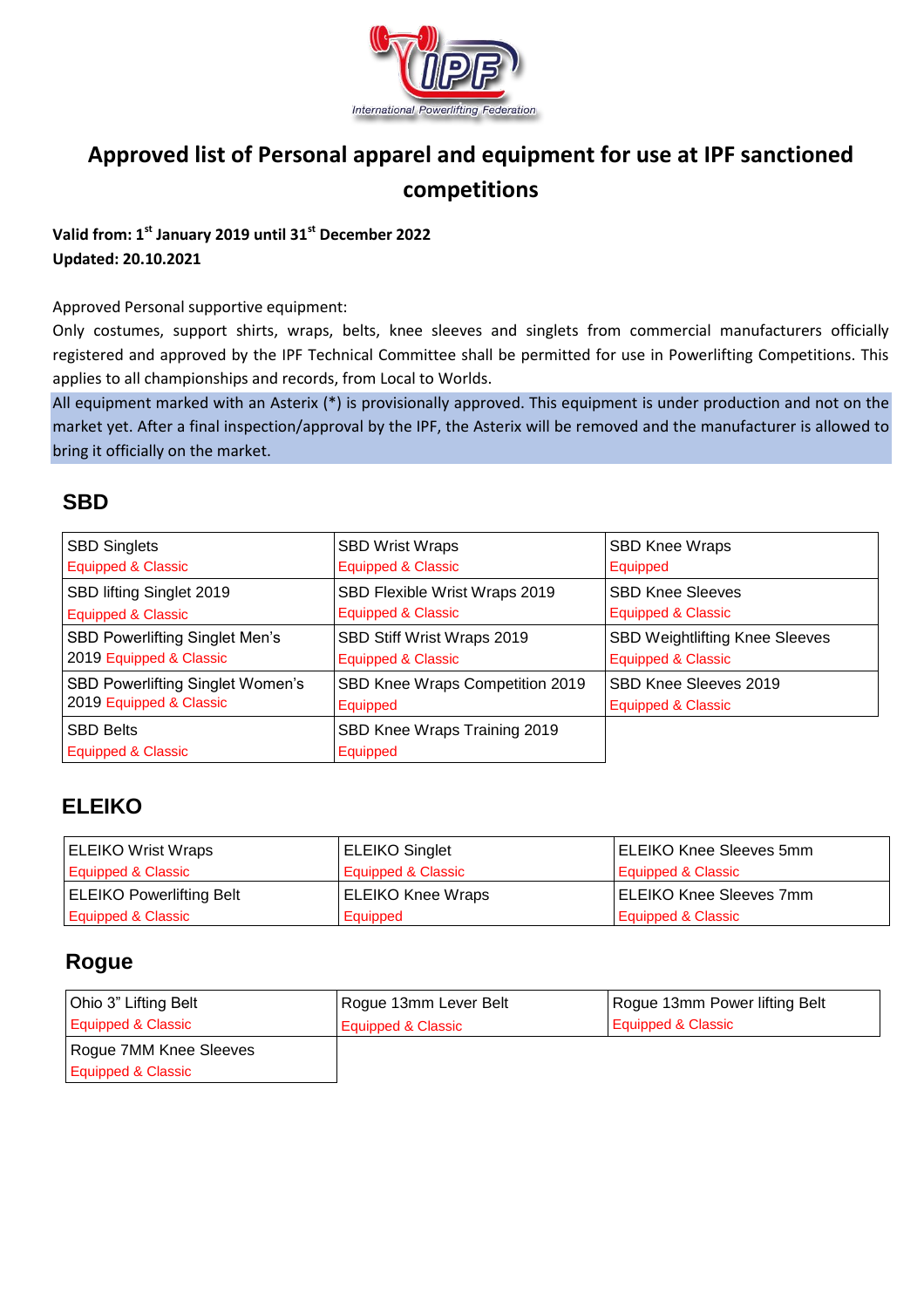

### **A7**

| A7 CONE Knee Sleeves (various                                         | A7 55 Medium Wrist Wraps - 55mm | A7 Lever Belt - 10mm             |
|-----------------------------------------------------------------------|---------------------------------|----------------------------------|
| colours)                                                              | (various colours)               | Equipped & Classic               |
| <b>Equipped &amp; Classic</b>                                         | Equipped & Classic              |                                  |
| A7 CONE Knee Sleeves - Stiff (various A7 77 Medium Wrist Wraps - 77mm |                                 | A7 Lever Belt - 13mm             |
| colours)                                                              | (various colours)               | Equipped & Classic               |
| Equipped & Classic                                                    | Equipped & Classic              |                                  |
| A7 Singlet (various colours)                                          | A7 99 Medium Wrist Wraps - 99mm | A7 Pioneer Cut Prong Belt - 10mm |
| <b>Equipped &amp; Classic</b>                                         | (various colours)               | <b>Equipped &amp; Classic</b>    |
|                                                                       | Equipped & Classic              |                                  |
| A7 55 Flex Wrist Wraps - 55cm                                         | A7 55 Stiff Wrist Wraps - 55mm  | A7 Pioneer Cut Prong Belt - 13mm |
| (various colours)                                                     | (various colours)               | <b>Equipped &amp; Classic</b>    |
| <b>Equipped &amp; Classic</b>                                         | Equipped & Classic              |                                  |
| A7 77 Flex Wrist Wraps - 77mm                                         | A7 77 Stiff Wrist Wraps - 77mm  |                                  |
| (various colours)                                                     | (various colours)               |                                  |
| Equipped & Classic                                                    | Equipped & Classic              |                                  |
| A7 99 Flex Wrist Wraps - 99cm                                         | A7 99 Stiff Wrist Wraps - 99mm  |                                  |
| (various colours)                                                     | (various colours)               |                                  |
| <b>Equipped &amp; Classic</b>                                         | <b>Equipped &amp; Classic</b>   |                                  |

# **Unbroken Designs** (valid until 31.12.2021)

| Rhino Power Belt 10mm - Single                                        | <b>Block Party Knee Sleeves</b>                       | <b>Tropical Explosion Knee Sleeves</b> |
|-----------------------------------------------------------------------|-------------------------------------------------------|----------------------------------------|
| Prong leather Belt Equipped & Classic                                 | Equipped & Classic                                    | Equipped & Classic                     |
| <b>Stars &amp; Stripes Singlet</b>                                    | <b>Lioness Squared Knee Sleeves</b>                   | <b>Ahoy Knee Sleeves</b>               |
| <b>Equipped &amp; Classic</b>                                         | <b>Equipped &amp; Classic</b>                         | <b>Equipped &amp; Classic</b>          |
| <b>Leopard and Lace Singlet</b>                                       | <b>Purple Ombre Knee Sleeves</b>                      | <b>Paradise City Knee Sleeves</b>      |
| <b>Equipped &amp; Classic</b>                                         | Equipped & Classic                                    | <b>Equipped &amp; Classic</b>          |
| Dia de los Muertos Knee Sleeves                                       | <b>Sea Lilies Knee Sleeves</b>                        | 2018 Apalooza Tie Dye Knee Sleeves     |
| <b>Equipped &amp; Classic</b>                                         | Equipped & Classic                                    | <b>Equipped &amp; Classic</b>          |
| <b>Stars and Stripes Knee Sleeves</b>                                 | <b>Paradise Pink Knee Sleeves</b>                     | 2018 Apalooza Flag Knee Sleeves        |
| <b>Equipped &amp; Classic</b>                                         | Equipped & Classic                                    | <b>Equipped &amp; Classic</b>          |
| <b>Night Swim Knee Sleeves</b>                                        | <b>White Snake Knee Sleeves</b>                       | <b>Lioness Knee Sleeves</b>            |
| <b>Equipped &amp; Classic</b>                                         | Equipped & Classic                                    | Equipped & Classic                     |
| <b>Swirls for Girls Knee Sleeves</b><br><b>Equipped &amp; Classic</b> | <b>Silver Tron Knee Sleeves</b><br>Equipped & Classic |                                        |

# **Lift.Net (Stoic)**

| Stoic Wrist Wraps                              | <b>Stoic Knee Sleeves</b>                     | Stoic Lever Belt   |
|------------------------------------------------|-----------------------------------------------|--------------------|
| Equipped & Classic                             | Equipped & Classic                            | Equipped & Classic |
| Stoic Singlet<br><b>Equipped &amp; Classic</b> | Stoic Single Prong Belt<br>Equipped & Classic |                    |

## **Rehband**

| 2 Panel Design - Rehband Blue Line                                    | V-Shape Design - Rehband Original                                           | 4-Panel Design - Rehband RX Knee     |
|-----------------------------------------------------------------------|-----------------------------------------------------------------------------|--------------------------------------|
| Knee Sleeves 7mm #7084                                                | Knee Sleeves 7mm #7051                                                      | Sleeves Power Max 7mm - All          |
| <b>Equipped &amp; Classic</b>                                         | <b>Equipped &amp; Classic</b>                                               | Sleeves starting #1055 - same        |
|                                                                       |                                                                             | design, different colours Equipped & |
|                                                                       |                                                                             | Classic                              |
| 4-Panel Design - Rehband Knee                                         | <sup>*</sup> 2-Panel Design with reinforced                                 |                                      |
| Sleeves RX 7mm - All Sleeves starting seams - Rehband RX Knee Sleeves |                                                                             |                                      |
|                                                                       | #1054 – same design, different colours MAX 7mm – All Sleeves starting #1056 |                                      |
| Equipped & Classic                                                    | - same design, different colours                                            |                                      |
|                                                                       | <b>Equipped &amp; Classic</b>                                               |                                      |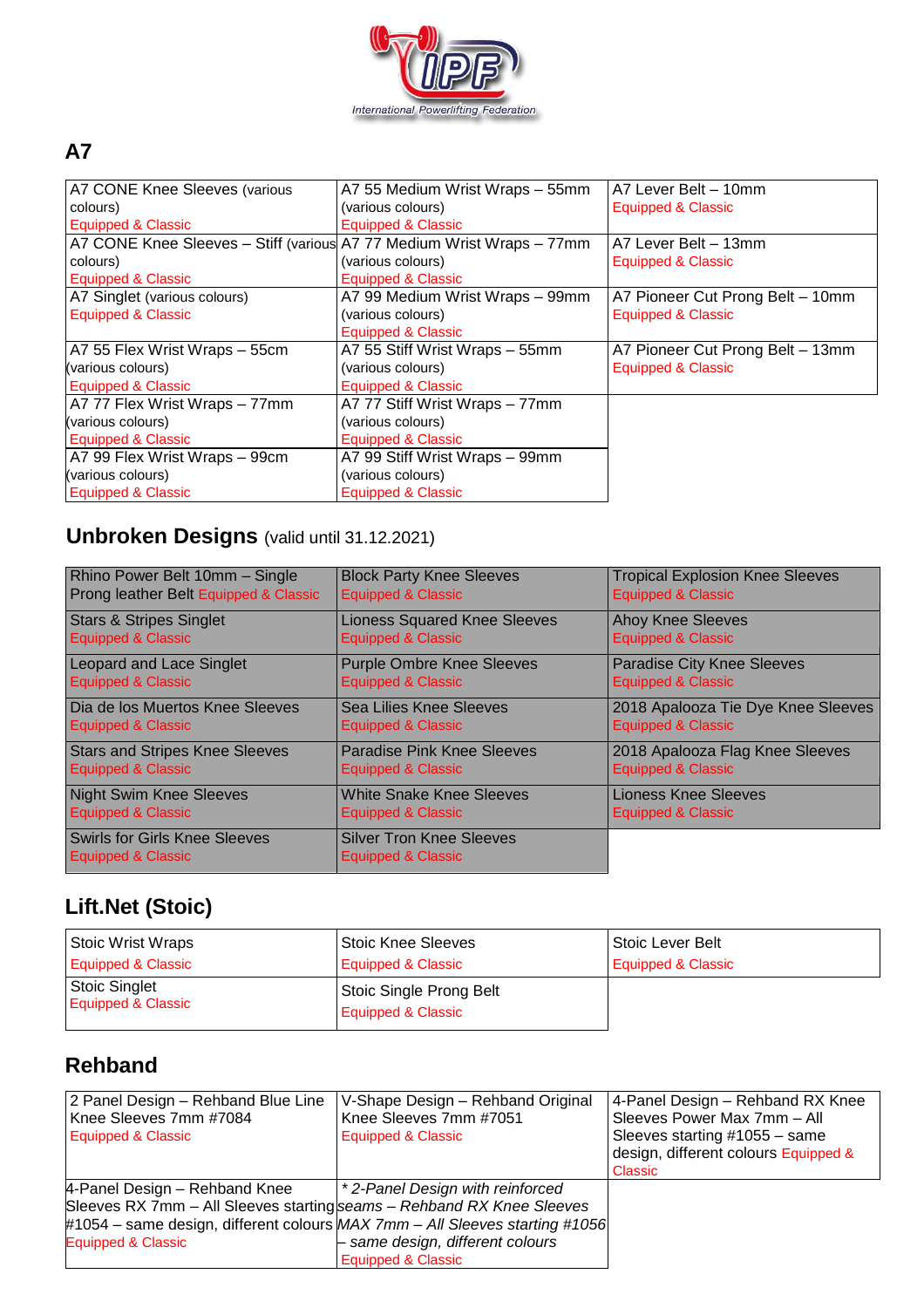

# **Titan Support Systems**

| Titan Singlets - various colour                                 | <b>Signature Gold Wrist Wraps</b>     | <b>Titan Spartan Suit</b>         |
|-----------------------------------------------------------------|---------------------------------------|-----------------------------------|
| combinations allowed<br><b>Equipped &amp; Classic</b>           | <b>Equipped &amp; Classic</b>         | Equipped                          |
| Titan Knee Sleeves                                              | Wrist Wraps T.H.P. (with lettering or | <b>Titan Super Suit</b>           |
| <b>Equipped &amp; Classic</b>                                   | yellow stripes) Equipped & Classic    | Equipped                          |
| Titan Knee Sleeves Yellow Jacket                                | Knee Wraps T.H.P. (with lettering or  | <b>Titan Fury Bench Shirt</b>     |
| Equipped & Classic                                              | yellow stripes) Equipped              | Equipped                          |
| <b>Titan Velocity Deadlift Suit</b>                             | Knee Wraps RPM (black with green,     | Titan Fury NXG+ SHP Bench Shirt   |
| Equipped                                                        | pink or orange stripes) Equipped      | Equipped                          |
| Titan Lever Belts                                               | <b>Titanium Knee Wraps</b>            | Titan F6 Tornado Bench Shirt      |
| <b>Equipped &amp; Classic</b>                                   | Equipped                              | Equipped                          |
| <b>Titan Quick Release Belts</b>                                | Red Devil Knee Wraps                  | Titan Katana + Super Katana Bench |
| <b>Equipped &amp; Classic</b>                                   | Equipped                              | Shirt Equipped                    |
| Titan Belts with Single or Double                               | Signature Gold Knee Wraps             | Titan Super Katana low cut Bench  |
| Prong Equipped & Classic                                        | Equipped                              | Shirt Equipped                    |
| Wrist Wraps MAX RPM (black with                                 | <b>Titan Squat Suit</b>               | Titan Super Katana low cut Collar |
| green, pink or orange stripes)<br><b>Equipped &amp; Classic</b> | Equipped                              | Shirt Equipped                    |
| Titanium Wrist Wraps                                            | <b>Titan Centurion Suit</b>           | <b>Vortex Shirt</b>               |
| <b>Equipped &amp; Classic</b>                                   | Equipped                              | Equipped                          |
| <b>Red Devil Wrist Wraps</b>                                    | <b>Titan Super Centurion Suit</b>     |                                   |
| <b>Equipped &amp; Classic</b>                                   | Equipped                              |                                   |

### **Inzer**

| <b>INZER Singlets - various colour</b> | Z-Suit                              | Iron Knee Wraps Z             |
|----------------------------------------|-------------------------------------|-------------------------------|
| combinations allowed                   | Equipped                            | Equipped                      |
| <b>Equipped &amp; Classic</b>          |                                     |                               |
| <b>IAD Singlet</b>                     | Erector Shirt - No Sleeves          | W30 Knee Wraps (Red Line)     |
| Equipped & Classic                     | Equipped only                       | Equipped                      |
|                                        |                                     |                               |
| <b>INZER Knee Sleeves</b>              | Heavy Duty Erector Shirt - Sleeves  | W40 Knee Wraps (True Black)   |
| <b>Equipped &amp; Classic</b>          | Equipped only                       | Equipped                      |
|                                        |                                     |                               |
| <b>IAD Knee Sleeves</b>                | Heavy Duty Blast Shirt              | W50 Knee Wraps (Gripper)      |
| Equipped & Classic                     | Equipped                            | Equipped                      |
|                                        |                                     |                               |
| <b>INZER Belt with prongs</b>          | High Performance Heavy Duty Blast   | W60 Knee Wraps                |
| <b>Equipped &amp; Classic</b>          | Shirt (HPHD) Equipped               | Equipped                      |
| <b>INZER Lever Belts</b>               | Extra High Performance Heavy Duty   | W70 Knee Wraps (Black Beauty) |
| <b>Equipped &amp; Classic</b>          | <b>Blast Shirt (EHPHD) Equipped</b> | Equipped                      |
|                                        |                                     |                               |
| PR Belt (Power Raget)                  | <b>Blast Shirt</b>                  | W80 Knee Wraps (4x4)          |
| <b>Equipped &amp; Classic</b>          | Equipped                            | Equipped                      |
|                                        |                                     |                               |
| <b>IAD Belt</b>                        | The Wrath Bench Shirt               | W30 Wrist Wraps (Red Line)    |
| Equipped & Classic                     | Equipped                            | Equipped & Classic            |
|                                        |                                     |                               |
| <b>Champion Suit</b>                   | The Rage Bench Shirt                | W40 Wrist Wraps (True Black)  |
| Equipped                               | Equipped                            | <b>Equipped &amp; Classic</b> |
|                                        |                                     |                               |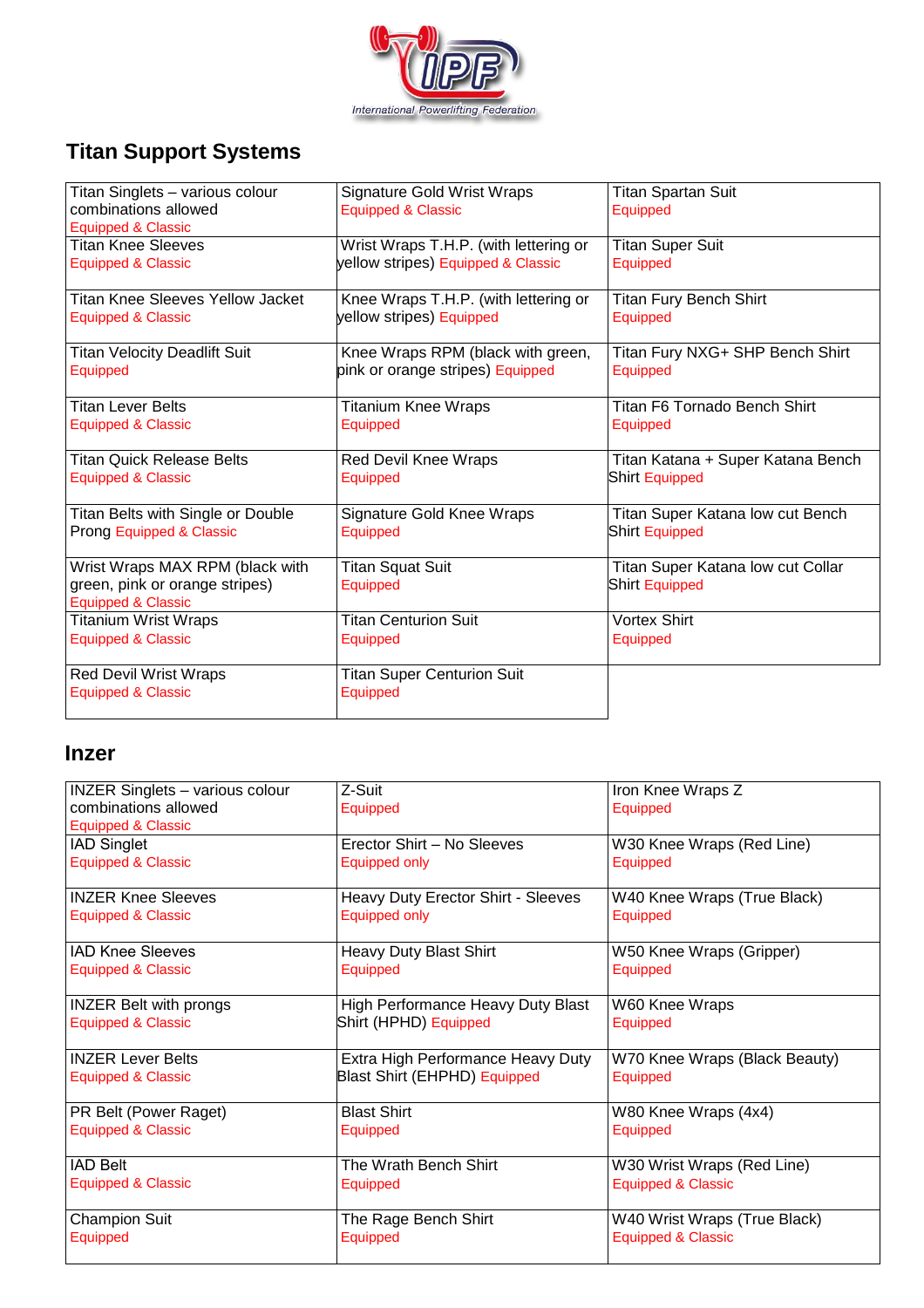

| <b>Hard Core Suit</b>        | The Rage-X Bench Shirt    | W50 Wrist Wraps (Gripper)      |
|------------------------------|---------------------------|--------------------------------|
| Equipped                     | Equipped                  | Equipped & Classic             |
|                              |                           |                                |
| <b>TRX Squat Suit</b>        | <b>XB Bench Shirt</b>     | W60 Wrist Wraps                |
| Equipped                     | Equipped                  | <b>Equipped &amp; Classic</b>  |
|                              |                           |                                |
| <b>Megathrust Squat Suit</b> | <b>Phenom Bench Shirt</b> | W70 Wrist Wraps (Black Beauty) |
| Equipped                     | Equipped                  | Equipped & Classic             |
|                              |                           |                                |
| <b>MAX DL Deadlift Suit</b>  | <b>Bolt Bench Shirt</b>   | W80 Wrist Wraps (4x4)          |
| Equipped                     | Equipped                  | Equipped & Classic             |
|                              |                           |                                |
| <b>Fusion Deadlift Suit</b>  | <b>CB Bench Shirt</b>     |                                |
| Equipped                     | Equipped                  |                                |
|                              |                           |                                |
| <b>XDL Deadlift Suit</b>     | Iron Wrist Wraps Z        |                                |
| Equipped                     | Equipped & Classic        |                                |
|                              |                           |                                |

### **Iron Tanks**

| Iron Tanks Conquer Singlet / Soft Suit (all<br>models)<br><b>Equipped &amp; Classic</b>              | Iron Tanks Lever Belt (all models) 10mm; 13mm<br>Equipped & Classic        |
|------------------------------------------------------------------------------------------------------|----------------------------------------------------------------------------|
| Iron Tanks 7mm Iron Knee Sleeves(all<br>models)<br><b>Equipped &amp; Classic</b>                     | Iron Tanks Single Prong Belt (all models) 10mm; 13mm<br>Equipped & Classic |
| Iron Tanks Ironclad Wrist Wraps (all<br>models) (12", 18", 24", 30", 36", 40")<br>Equipped & Classic |                                                                            |

## **Lifting Large**

| Singlets "Basics" Equipped & Classic  | Lever Belts "Economy" Equipped & Classic            |
|---------------------------------------|-----------------------------------------------------|
| Singlets "Economy" Equipped & Classic | Lever Belts "Competition" Equipped & Classic        |
| Lever Belts Equipped & Classic        | Single Prong Belts "Economy" Equipped & Classic     |
| Double Prong Belts Equipped & Classic | Single Prong Belts "Competition" Equipped & Classic |

## **Metal** (valid until 31.12.2021)

| Metal Singlets (various colour combinations allowed) | Metal Knee Sleeves (various colour combinations allowed) |
|------------------------------------------------------|----------------------------------------------------------|
| Equipped & Classic                                   | Equipped & Classic                                       |
| Metal Belts (various colour combinations allowed)    | Metal Wrist Wraps (various colour combinations allowed)  |
| Equipped & Classic                                   | Equipped & Classic                                       |

# **ONI Ltd. (Bukiya)**

| Oni Singlet Equipped & Classic         | <b>GLFIT Wrist Wraps Equipped &amp; Classic</b> |
|----------------------------------------|-------------------------------------------------|
| Oni Knee Sleeves Equipped & Classic    | Oni Bench Press Shirt Equipped                  |
| Oni Knee Sleeves XX Equipped & Classic | Oni Lever Belt Action Equipped & Classic        |
| Oni Wrist Wraps Equipped & Classic     | Oni Quick Release Belt Equipped & Classic       |
| Oni Wrist Wraps XX Equipped & Classic  | Oni Single Prong Belt Equipped & Classic        |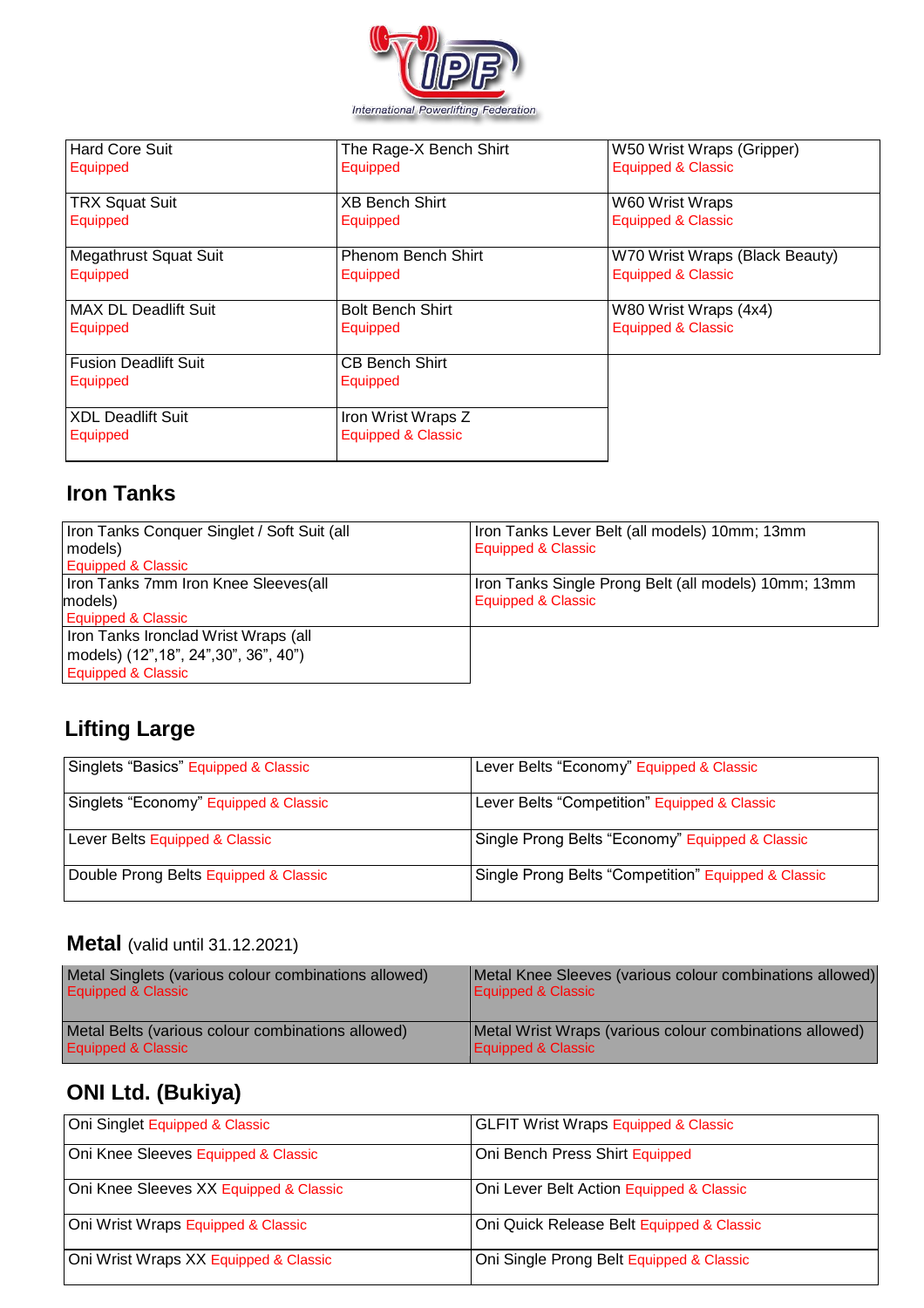

## **Strength Shop**

| <b>Strength Shop Singlets</b>             | Strength Shop Lever Belts 2", 2.5", 3", 4"               |
|-------------------------------------------|----------------------------------------------------------|
| Equipped & Classic                        | <b>Equipped &amp; Classic</b>                            |
| <b>Strength Shop Inferno Knee Sleeves</b> | Strength Shop Single/Double Prong Buckle Belts           |
| <b>Equipped &amp; Classic</b>             | <b>Equipped &amp; Classic</b>                            |
| Strength Shop Zeus Medium Wrist Wraps     | Strength Shop Single/Double Prong Buckle Belts with      |
| <b>Equipped &amp; Classic</b>             | Front logo Equipped & Classic                            |
| Strength Shop Thor Heavy Wrist Wraps      | Strength Shop Single/Double Prong Buckle Belts with Grip |
| <b>Equipped &amp; Classic</b>             | <b>Equipped &amp; Classic</b>                            |

## **Super Training Products/Sling Shot**

| <b>Black Singlet</b>          | <b>Sport Knee Sleeves</b>      | Sling Shot Knee Wraps    |
|-------------------------------|--------------------------------|--------------------------|
| <b>Equipped &amp; Classic</b> | <b>Equipped &amp; Classic</b>  | Equipped                 |
| <b>Signature Singlet</b>      | <b>Sling Shot Wrist Wraps</b>  | World Record Knee Wraps  |
| <b>Equipped &amp; Classic</b> | <b>Equipped &amp; Classic</b>  | Equipped                 |
| Performance Singlet           | Gansta Wrist Wraps             | <b>Strong Knee Wraps</b> |
| <b>Equipped &amp; Classic</b> | Equipped & Classic             | Equipped                 |
| <b>Classic Singlet</b>        | <b>Strong Wrist Wraps</b>      | Gansta Knee Wraps        |
| <b>Equipped &amp; Classic</b> | Equipped & Classic             | Equipped                 |
| Sling Shot Knee Sleeves 2.0   | <b>Stretchy Wrist Wraps</b>    | <b>Strong Belt</b>       |
| Equipped & Classic            | Equipped & Classic             | Equipped & Classic       |
| <b>Strong Knee Sleeves</b>    | <b>Power Wrist Wraps</b>       | Lever Belt               |
| Equipped & Classic            | <b>Equipped &amp; Classic</b>  | Equipped & Classic       |
| Extreme "X" Knee Sleeves      | <b>Gansta Flex Wrist Wraps</b> |                          |
| <b>Equipped &amp; Classic</b> | <b>Equipped &amp; Classic</b>  |                          |

#### **Wahlanders**

Belts with Prongs Equipped & Classic

### **Beast Genetics** (valid until 31.12.2021)

| Singlets                      | Belts with Single or Double Prong | Lever Belts        |
|-------------------------------|-----------------------------------|--------------------|
| <b>Equipped &amp; Classic</b> | <b>Equipped &amp; Classic</b>     | Equipped & Classic |